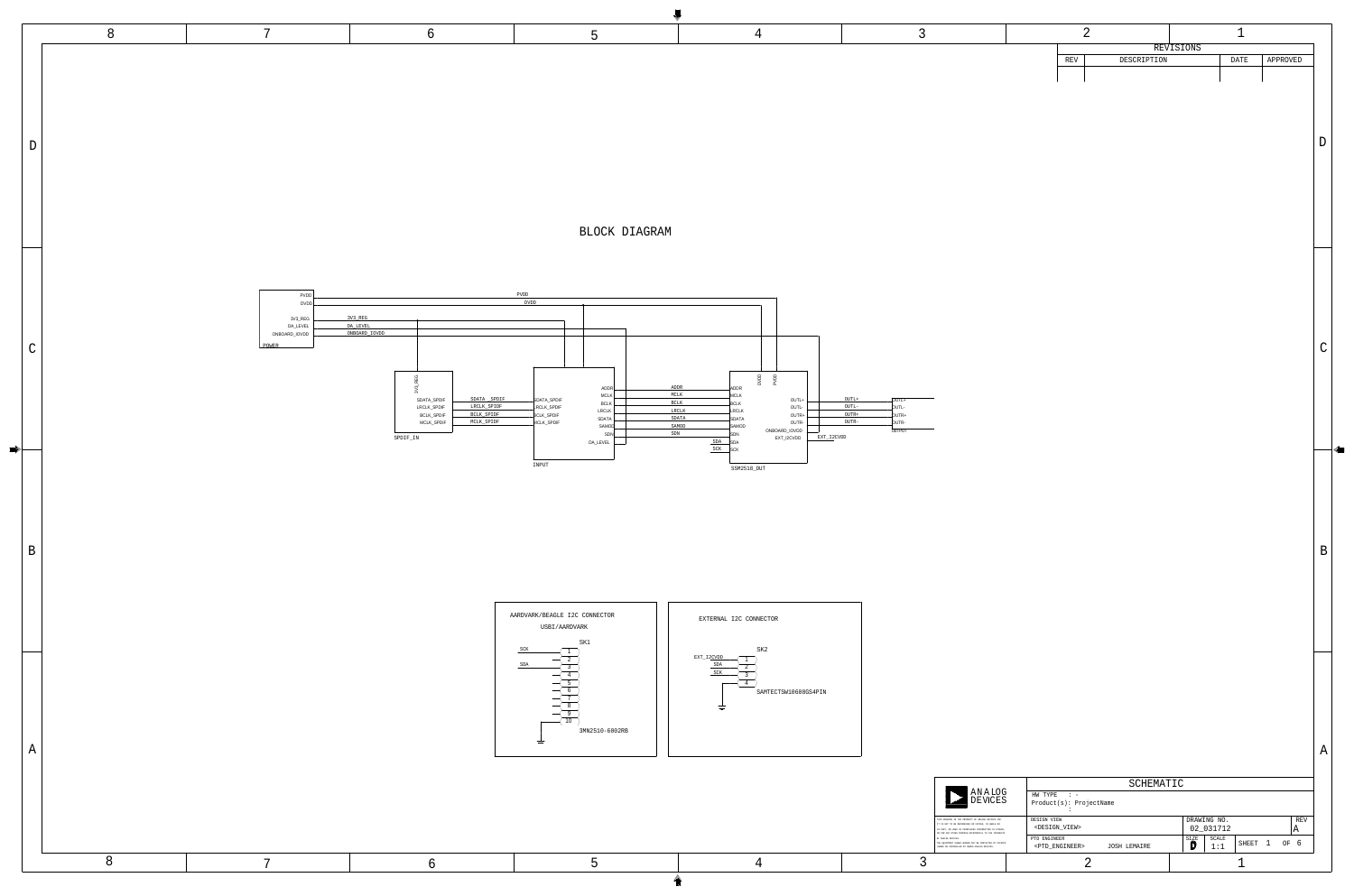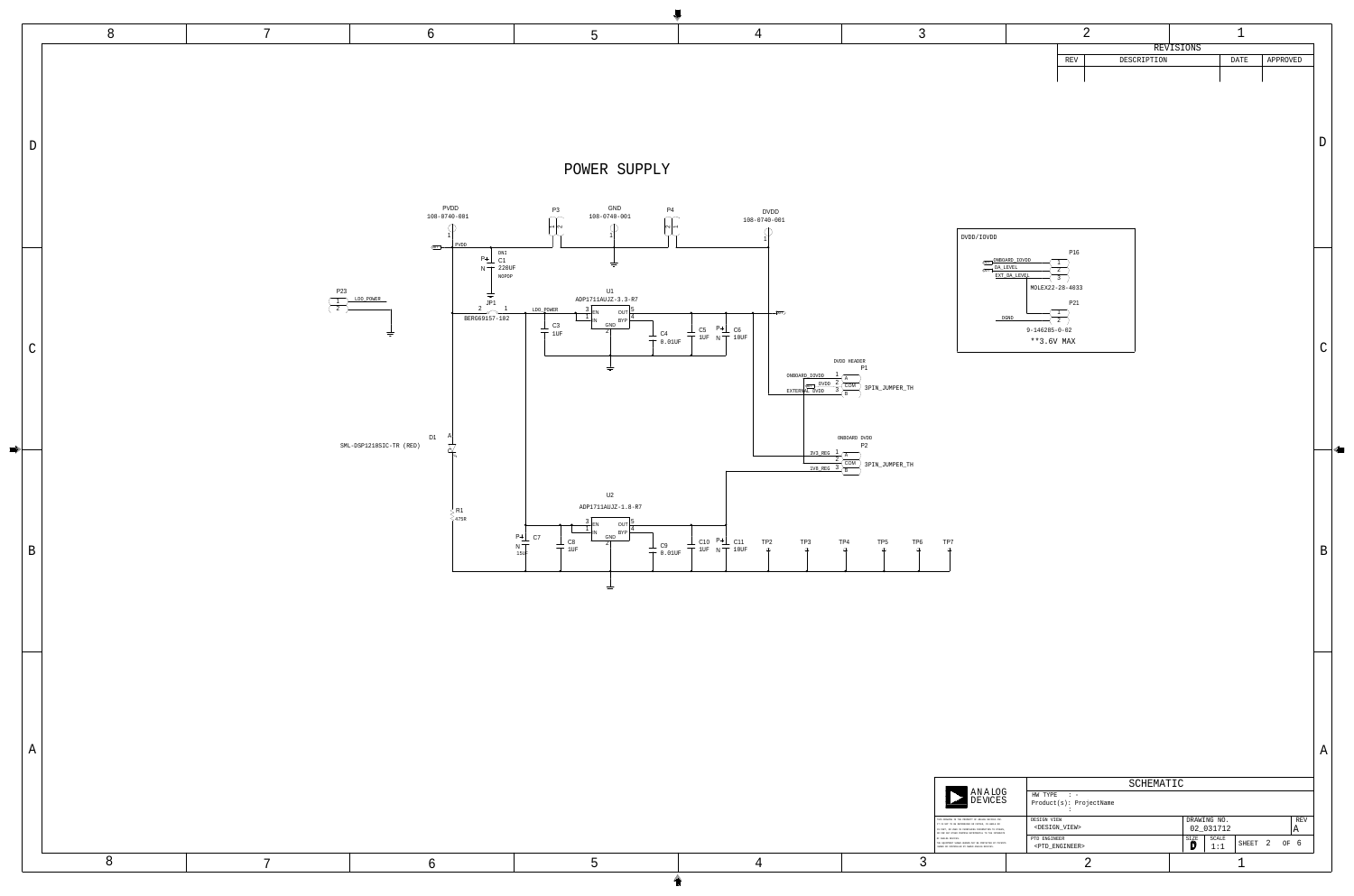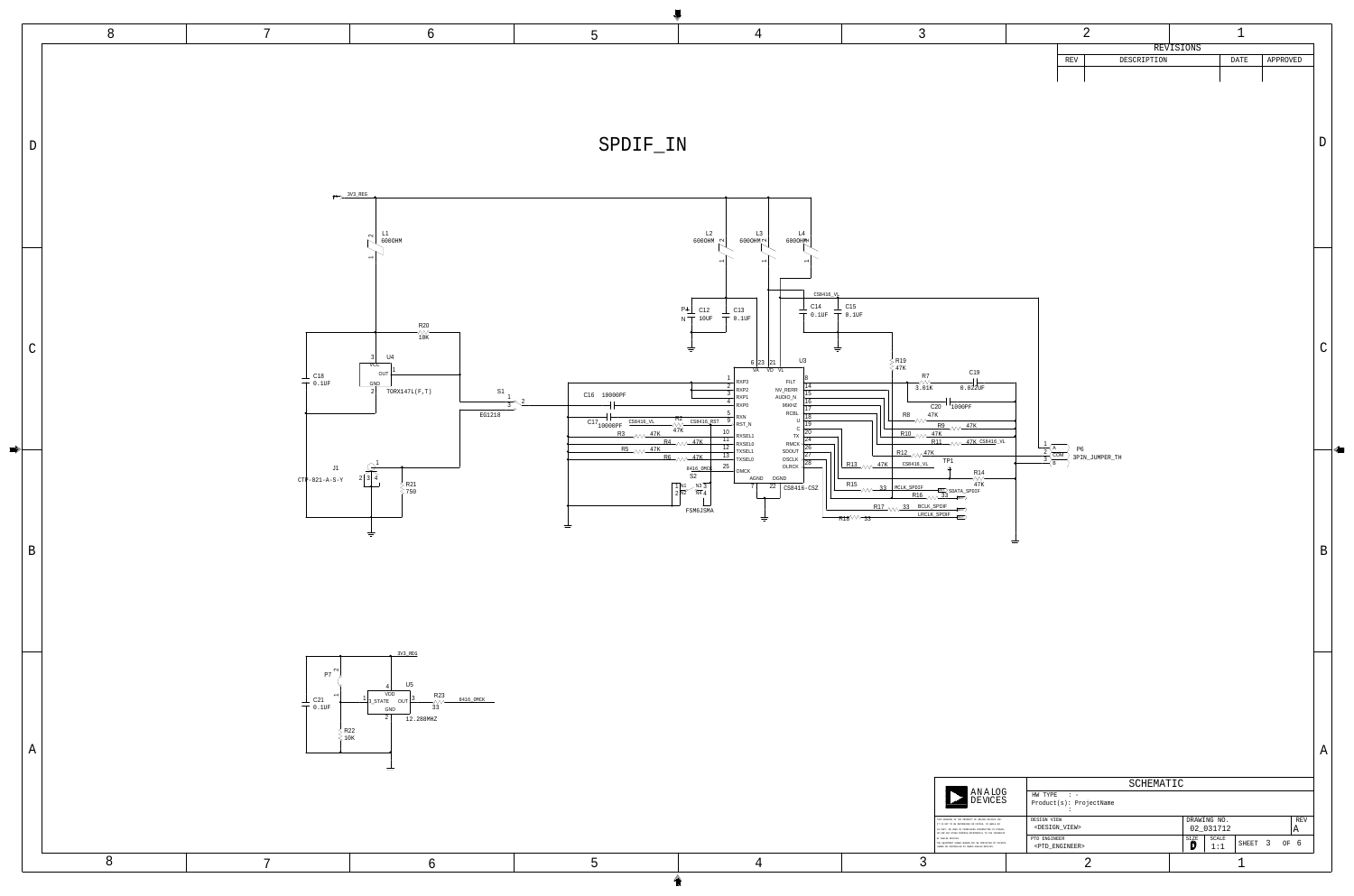

**D** 

4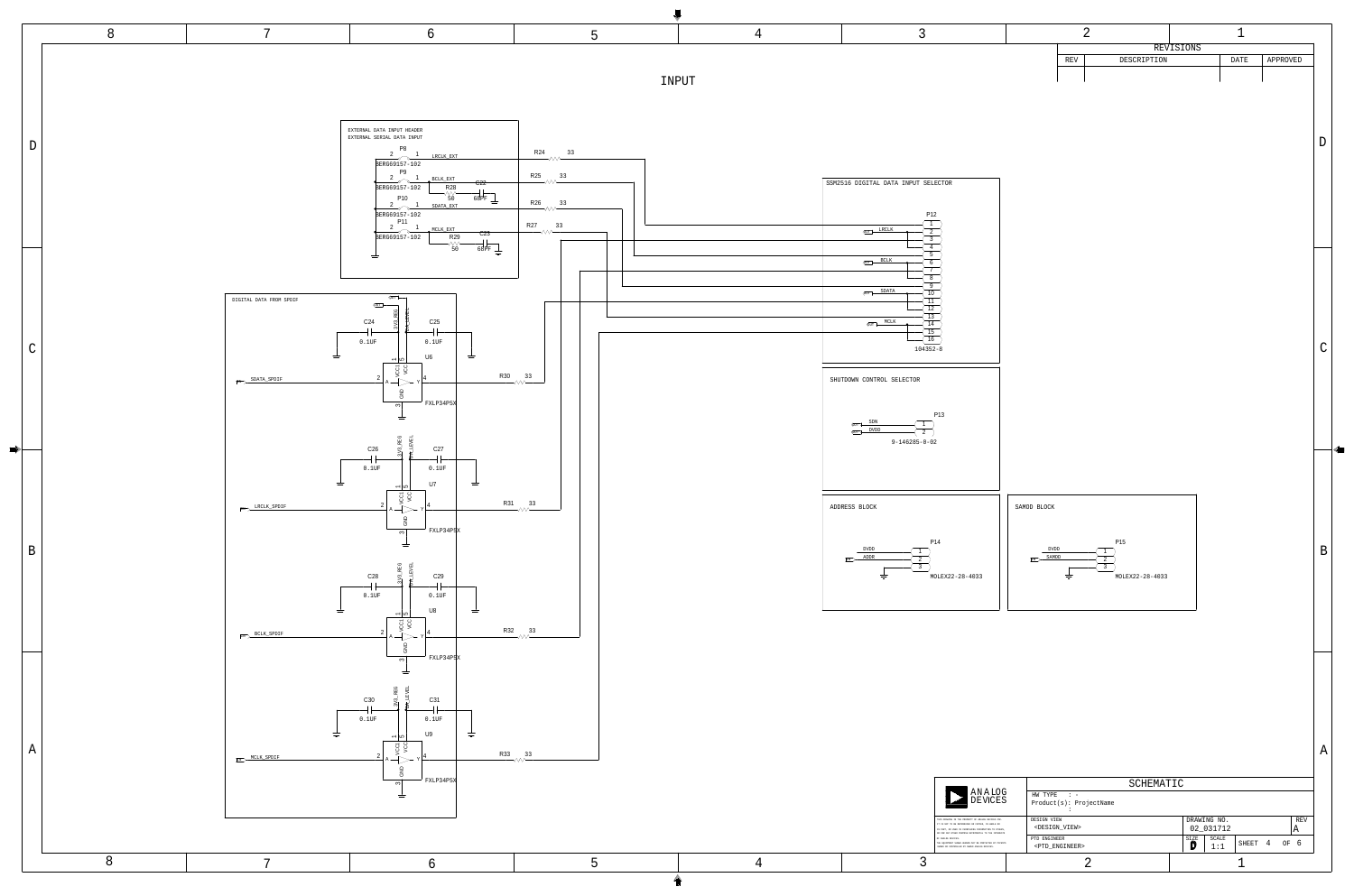## SS2518



A



D

5

 $\mid$  (  $\mid$   $\mid$ 

|                                                                                                                                                                                                                            | SCHEMATIC                                           |                                                                  |
|----------------------------------------------------------------------------------------------------------------------------------------------------------------------------------------------------------------------------|-----------------------------------------------------|------------------------------------------------------------------|
| <b>ANALOG</b><br><b>DEVICES</b>                                                                                                                                                                                            | HW TYPE<br>$\cdot$ : $-$<br>Product(s): ProjectName |                                                                  |
| THIS DRAWING IS THE PROPERTY OF ANALOG DEVICES INC.<br>IT IS NOT TO BE REPRODUCED OR COPIED, IN WHOLE OR<br>IN PART, OR USED IN FURNISHING INFORMATION TO OTHERS,<br>OR FOR ANY OTHER PURPOSE DETRIMENTAL TO THE INTERESTS | DESIGN VIEW<br><design_view></design_view>          | REV<br>DRAWING NO.<br>02 031712<br>Α                             |
| OF ANALOG DEVICES.<br>THE EQUIPMENT SHOWN HEREON MAY BE PROTECTED BY PATENTS<br>OWNED OR CONTROLLED BY OWNED ANALOG DEVICES.                                                                                               | PTD ENGINEER<br><ptd_engineer></ptd_engineer>       | SIZE<br>SCALE<br>SHEET<br>OF<br>$\mathcal{L}$<br>$\sigma$<br>1:1 |
|                                                                                                                                                                                                                            |                                                     |                                                                  |

|  | REVISIONS |     |             |  |      |          |
|--|-----------|-----|-------------|--|------|----------|
|  |           | REV | DESCRIPTION |  | DATE | APPROVED |
|  |           |     |             |  |      |          |